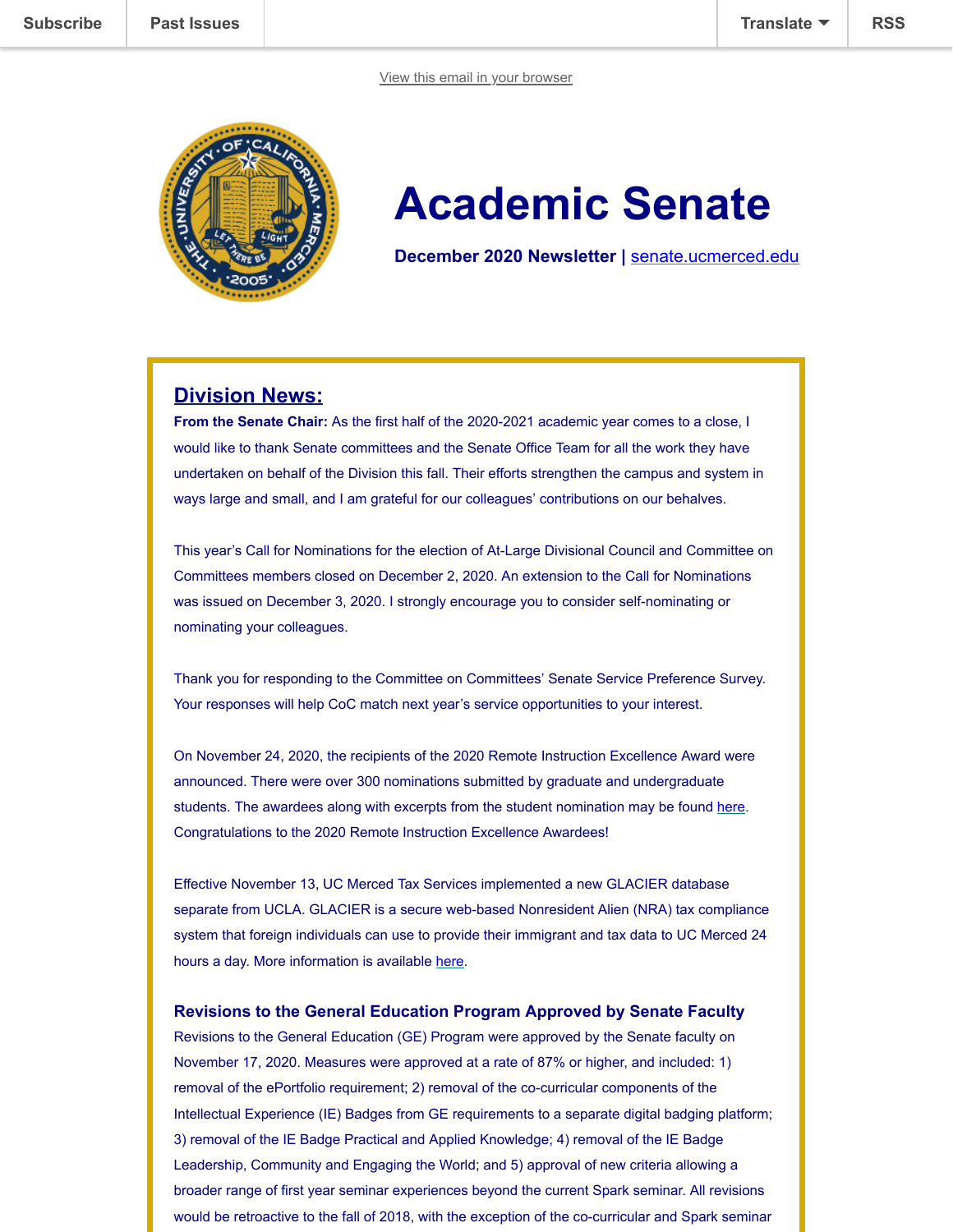[All revisions wo](https://us18.campaign-archive.com/home/?u=7a4be5fc797127c29f7d3935b&id=ca060935f8)uld be retroactive to the fall of 2018, with the exception of the co-curricular and Spark seminar measures, which would be effective fall of 2021. For further information, [please](javascript:;)  contact ge@ucmerced.edu.

#### **Systemwide Activities:**

- On November 13, 2020, Academic Senate Chair Gauvain shared a [letter](https://ucmerced.box.com/s/71tstcjbrmrmsl3qu6y4zw9cy4n79uo2) including the set of recommendations from the University Committee on Preparatory Education (UCOPE) related to the administration of the systemwide Analytical Writing Placement Exam (AWPE) in 2021.
- On November 23, 2020, University President Michael V. Drake shared a [letter](https://ucmerced.box.com/s/rdad86yrzi1jpdpw79cun12w837po5og) explaining the launch of a consultation process with the UC community to explore the idea of a systemwide program to preserve jobs and avoid COVID-related layoffs to every extent possible, and to help address the more than \$2 billion budget deficit UC faces due to the [pandemic. He also provided the FY 2020-2021 Guidelines for University of California Jobs](https://ucmerced.box.com/s/lba9d2400m6yxagqth84o1t5ir10iwkf) Protection during the Pandemic, which includes information regarding the AY 20-21 curtailment program.
- A [Meeting of the Assembly of the Academic Senate](https://senate.ucmerced.edu/sites/senate.ucmerced.edu/files/news/documents/december_2020_assembly_agenda.pdf) is scheduled for **Wednesday, December 9, 2020 from 10:00 a.m. to 12:30 p.m. via zoom.**

Finally, the Senate will be holding its annual Fall Meeting of the Division on **Thursday, December 17, 2020, from 2:00 p.m. to 3:30 p.m. via Zoom**. I hope you will mark your calendars and join us for this meeting.

- Robin DeLugan

# **Committee Highlights**

[The Admissions and Financial Aid Committee](https://senate.ucmerced.edu/committees/admissions-financial-aid-committee-afac) (AFAC) approved revisions to the Admissions by Exception policy on November 23, 2020.

[The Committee on Academic Personnel](https://senate.ucmerced.edu/CAP) (CAP) is reviewing the pre-proposal to establish the Gallo School, the proposed MAPP 025 policy, and is reviewing its bylaws per the request of the Senate Chair to identify ways to possibly expand diversity, equity, and inclusion. The committee is also conducting its normal business of case review.

[The Committee on Academic Planning and Resource Allocation](https://senate.ucmerced.edu/CAPRA) (CAPRA) transmitted its recommendations on the School and Division draft academic plans to APAPB Schnier on November 13. CAPRA is reviewing the pre-proposal to establish the Gallo School, the proposed distribution policy of indirect costs, the proposed Presidential Policy on IT Recovery, the ILTI report, the proposed MAPP 025 policy, and the draft academic planning targets. At its December 15 meeting, CAPRA will consult with EVC/Provost Camfield and APAPB Schnier on the timeline for Phase III of academic planning. Finally, the committee is reviewing its bylaws per the request of the Senate Chair to identify ways to possibly expand diversity, equity, and inclusion.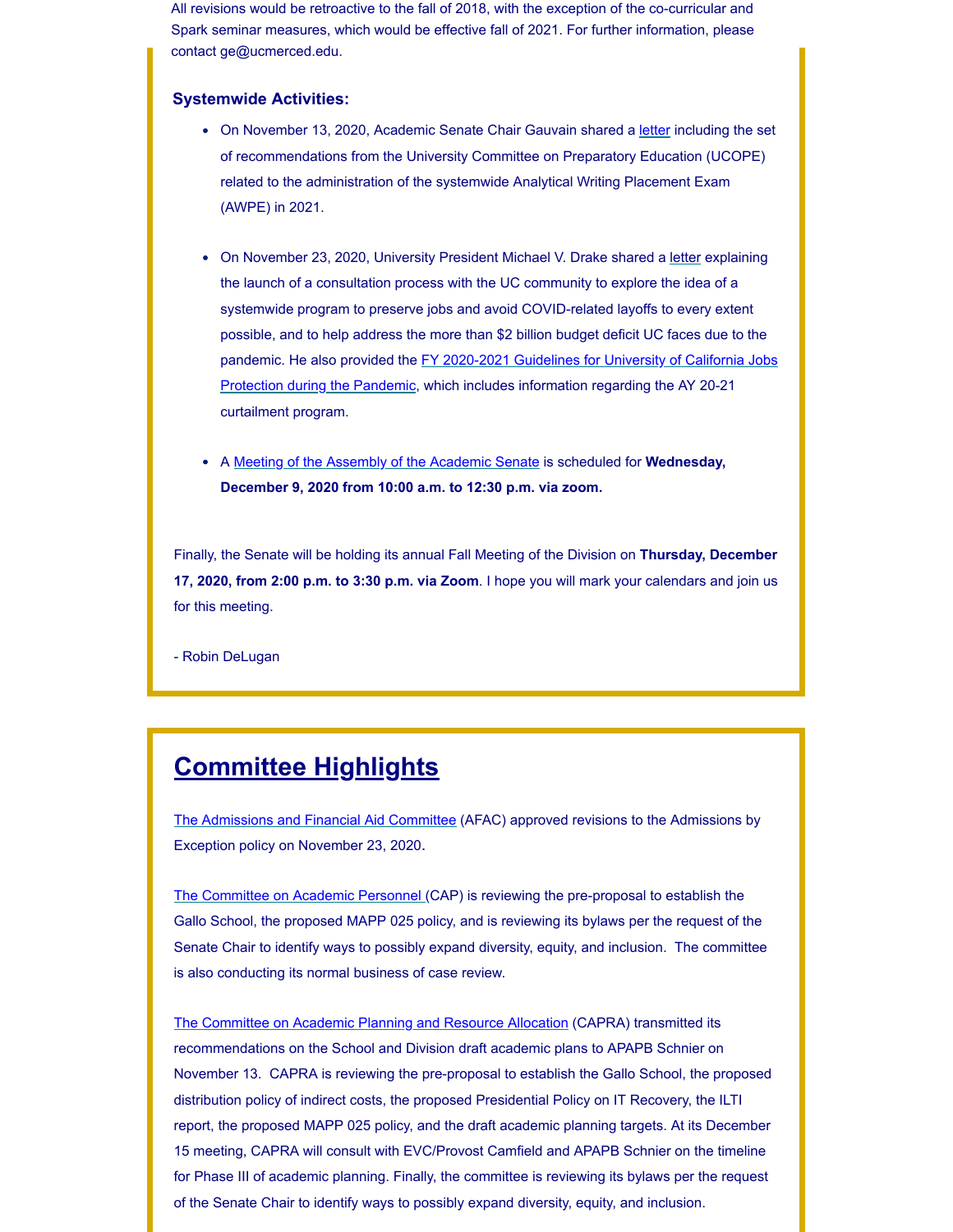facilities, reviewed the revised proposal to establish the Community and Labor Center as an ORU, and opined on the pre-proposal to establish the Gallo School. CoR is currently reviewing the proposed distribution policy of indirect costs, the proposed Presidential Policy on IT Recovery, the proposed MAPP 025 policy, and the draft academic planning targets. Finally, the committee is reviewing its bylaws per the request of the Senate Chair to identify ways to possibly expand diversity, equity, and inclusion. Th[e Committee on Resea](https://senate.ucmerced.edu/COR)rch (COR) is reviewing the results of the faculty survey on cor[e](javascript:;)

[The Committee on Rules and Elections](https://senate.ucmerced.edu/CRE) (CRE) issued its annual Call for Nominations on Wednesday, November 18, 2020. Due to the insufficient number of nominations for the At-Large positions on Divisional Council, the call for nominations was extended.

[The Committee for Diversity and Equity](https://senate.ucmerced.edu/DE) (D&E) met on 11/16/20 and discussed the proposed revision to systemwide Senate Bylaw 336.F.8.; Gallo School of Management Pre-Proposal with a proposal team representative; and D&E Bylaws with representatives from Staff and Faculty of Color Association (SFCA) as well as UC Merced Black Alliance (UCMBA). D&E also learned of SFCA and UCMBA's priorities, and consulted with AC/CDO Matos on possible collaboration.

[The Committee on Faculty Welfare and Academic Freedom](https://senate.ucmerced.edu/FWAF) (FWAF)'s regular meeting was 11/17/20, where members continued to discuss ECEC, reviewed the proposed revision to systemwide Senate Bylaw 336.F.8., and consulted with AVPF Valdez on the proposed authorship board. FWAF held a special meeting on 11/23/20 with the EVC/Provost, the Chief Human Resources Officer, and other administrators where FWAF received and discussed the administration's updates on its actions regarding ECEC.

[The Graduate Council](https://senate.ucmerced.edu/GC) (GC) met on 11/9/20 and 11/23/20. GC discussed the Gallo School Preproposal and Master of Data Science and Analytics proposal, reviewed Campus Policy on Extension Non-Degree Program Approval, and reviewed and suggested revisions to the GC Bylaws. GC also discussed the PhD Enrollment Management and TA Allocation Model with Interim Graduate Dean Kello and APAPB Schnier, and collaborated with them to produce a FAQ document, which was distributed to the chairs of departments, graduate groups, and school executive committees.

[The Committee on Library and Scholarly Communication](https://senate.ucmerced.edu/LASC) (LASC) met on 12/1 and is currently reviewing its bylaws, drafting a memo regarding support for the library to assist the campus in reaching its academic planning targets, and considering Library support suggestions for the 2030 plan.

[The Undergraduate Council](https://senate.ucmerced.edu/UGC) (UGC) met on 11/9/20 and discussed the pre-proposal for the Gallo School of Management. UGC's comments were submitted to Divisional Council on 11/30/20. Council also discussed and approved revisions to the Emergency Educational Continuity policy, available [here.](https://senate.ucmerced.edu/sites/senate.ucmerced.edu/files/documents/emergency_course_continuity_policy_approvednov13_2020.pdf)

[Divisional Council](https://senate.ucmerced.edu/DivCo) (DivCo) endorsed the Chemistry and Chemical Biology Department request to change its name to Chemistry and Biochemistry and commented on the Online Undergraduate Degree Task Force Report. Members of Divisional Council met with Dr. Hurd and Dean Dumont on November 30, 2020 to discuss the proposed Medical Education program. Consultations with